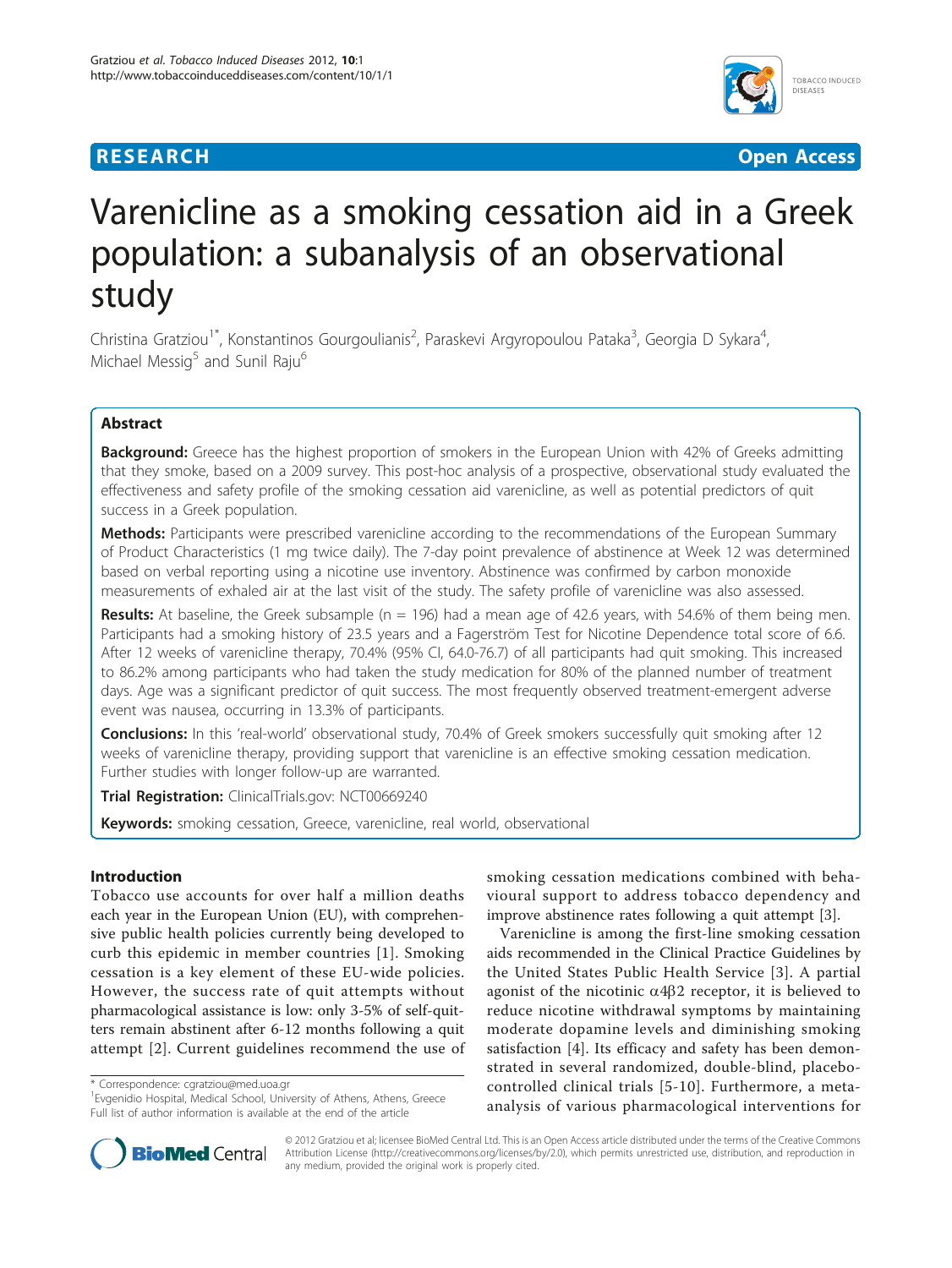smoking cessation found varenicline to be superior to bupropion and placebo as a smoking cessation aid [\[11](#page-6-0)].

In post-marketing surveillance, there have been reports of psychiatric adverse events. However, a pooled quantitative safety analysis of 10 randomized, doubleblind, placebo-controlled clinical trials of varenicline in participants without psychiatric disease found no significant association between psychiatric adverse events and varenicline use, with the exception of sleep disorders and disturbances [\[12](#page-6-0)].

Stringent inclusion and exclusion criteria applied in randomized, controlled trials mean that participants with chronic comorbidities or on medication are excluded. The value of observational studies lies in the heterogeneity of participants who are included, making the findings of observational studies more representative of the general population compared with randomized, controlled trials.

The CHampix Observational Investigation in the Cessation of Smoking (CHOICES) study investigated varenicline as a smoking cessation aid in routine clinical practice in four European countries (Belgium, Greece, Hungary and Slovenia): a self-reported point prevalence of abstinence of 64.6% after 12 weeks of treatment with varenicline was reported [\[13](#page-6-0)].

Greece has the highest proportion of smokers in the EU and among member countries of the Organisation for Economic Cooperation and Development: in a 2009 survey on tobacco use in European countries, 42% of Greek respondents admitted that they smoke [\[1,14\]](#page-6-0). Smoking-related diseases kill approximately 20,000 people a year in Greece, costing the country an annual  $\epsilon$ 2.14 billion (£1.8 billion), according to a statement by the Greek Health Ministry in 2009 [[15,16](#page-6-0)]. This subanalysis of the CHOICES study was conducted to evaluate the real-life effectiveness and safety profile of varenicline in a Greek population.

## Methods

## Study design and participants

The CHOICES study was a 12-week, prospective, observational, non-comparative trial with 551 participants conducted in four European countries (Belgium, Greece, Hungary and Slovenia) between 21 November 2007 and 3 August 2009 [[13\]](#page-6-0). In this post-hoc analysis, only results from the 196 participants recruited at 10 study centres in Greece are presented.

The final protocol, any amendments, and informed consent documentation were reviewed and approved by the Independent Ethics Committee at each of the investigational centers participating in the study. This study was conducted in compliance with the ethical principles originating in or derived from the Declaration of Helsinki and in compliance with the Independent Ethics

Committees, informed consent regulations, and generally accepted research practices such as the Good Pharmacoepidemiology Practices issued by the International Society for Pharmacoepidemiology.

Participants were eligible for inclusion in the study if they were adults of legal age who smoked regularly, with the main tobacco product smoked being cigarettes, who were willing to make an attempt to stop smoking, were deemed to be suitable for varenicline treatment and motivated to quit in the judgement of their supervising physician.

Study visits occurred at enrolment and Week 12. Interim visits were permitted if they were part of a study site's normal practice for smoking cessation.

At enrollment, all demographic data (including age and body mass index [BMI; defined as body weight measured in kilograms divided by the square of height measured in meters]), smoking history, nicotine dependence and smoking-related illnesses were recorded.

Varenicline was administered in accordance with the European Summary of Product Characteristics (SmPC) [[17](#page-6-0)] stating that: (i) varenicline treatment should commence 1-2 weeks before the quit date; (ii) for the first 3 days, varenicline should be administered as 0.5 mg once daily, then uptitrated to 0.5 mg twice daily on Days 4-7; from Day 8 to the end of the 12-week treatment phase varenicline should be administered as 1 mg twice daily. Behavioural support was available to participants according to the site's usual practice (e.g., counselling: reinforcement and discussion about withdrawal problems in follow-up visits [visit time 15-30 minutes]).

## Prior and concomitant medications and comorbidities

There were no restrictions on prior (i.e., before start of study treatment) and concomitant (i.e., during the study treatment period) medications or comorbidities apart from the usual prescribing information in the SmPC [[17\]](#page-6-0).

## Measurements

#### Smoking cessation

The use of nicotine during the 7-day period between Weeks 11 and 12 (7-day point prevalence of abstinence [7-day PPA]) was recorded based on verbal reporting using a nicotine use inventory (NUI) to determine the smoking status of the participant. The NUI consisted of the following two questions: whether the person had smoked "any cigarettes (even a puff)" and "any other tobacco products (eg, pipe, cigars, snuff, chew)".

## Fagerström Test of Nicotine Dependence

Nicotine dependence was assessed at enrolment using the Fagerström Test of Nicotine Dependence (FTND), which consists of six questions [[18\]](#page-6-0). Question 1 of the FTND read as follows: "How soon after you wake up do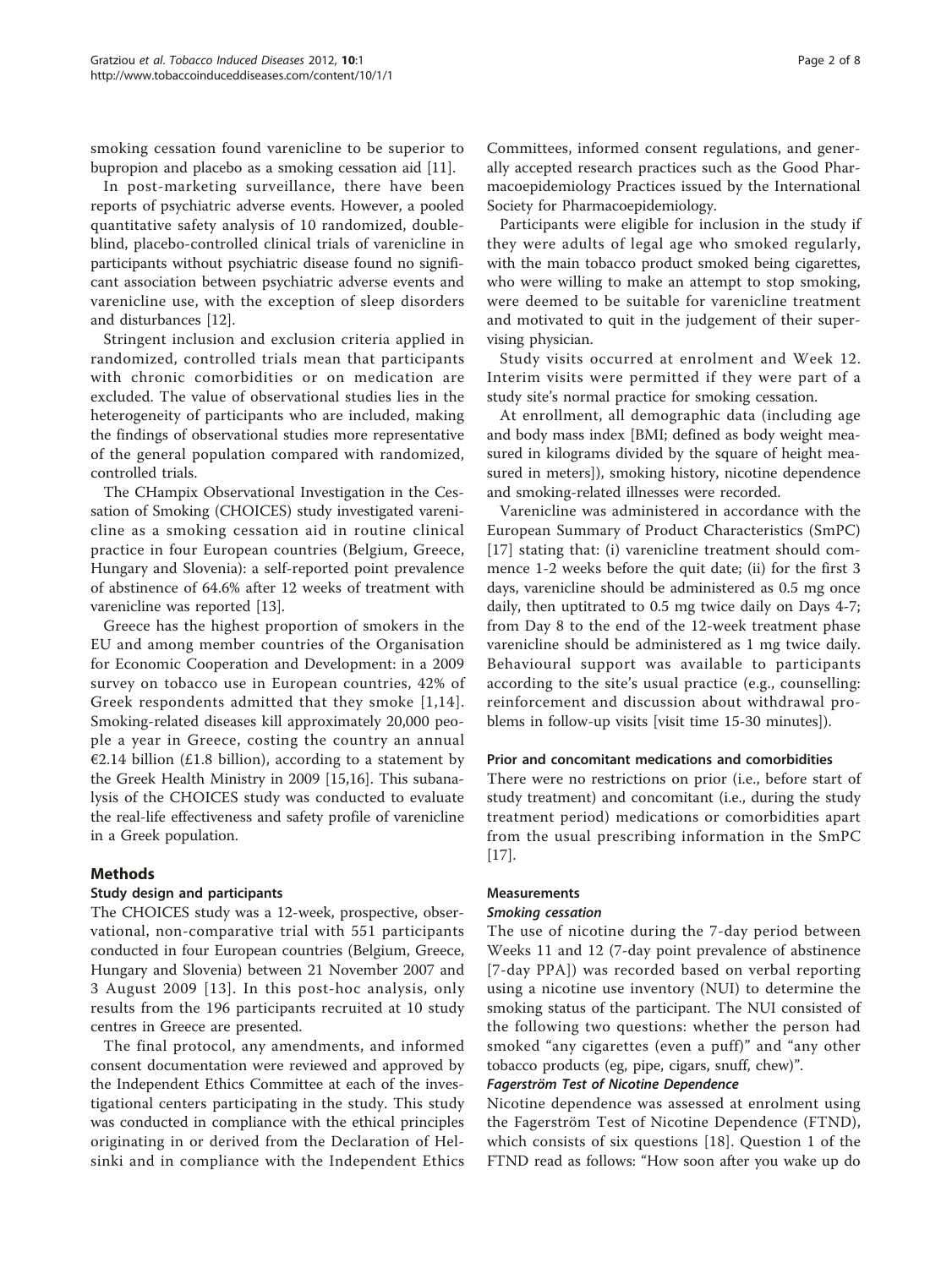you smoke your first cigarette?" A total score was calculated as a sum of the six questions, with lower scores indicating lower dependence on nicotine: 0-2, very low dependence; 3-4, low dependence; 5, medium dependence; 6-7, high dependence; and 8-10, very high dependence. Exhaled carbon monoxide was measured at each visit. Abstinence was confirmed by carbon monoxide measurements of exhaled air at the last visit of the study.

## Safety evaluations

To assess safety and tolerability of varenicline, investigators recorded all observed or participant-reported adverse events, including their opinion regarding the adverse event intensity (mild [did not interfere with participant's usual function], moderate [interferes to some extent with participant's usual function], or severe [interferes significantly with participant's usual function]), as well as the investigators' expert medical opinions on the relationship of the adverse events to the study treatment. These adverse events were coded using the Medical Dictionary for Regulatory Activities (Med-DRA), version 12. For all adverse events, the investigators determined both the adverse event outcome, as well as whether any specific adverse events met the criteria for classification as a serious adverse event. A serious adverse event was defined as any adverse event that was life-threatening; caused death; resulted in new, or prolongation of existing, in-patient hospitalisation; led to a persistent or significant disability/incapacity; resulted in a congenital anomaly/birth defect; or if they required medical or surgical intervention to prevent one of these outcomes listed. Moreover, serious adverse events could also include any adverse event that the sponsor or investigators considered serious enough to be classified as such. Safety data were collected and assessed using the same procedures and standards as in previous clinical trials of varenicline.

## Statistical analysis

The analysis included all enrolled participants in Greece who had received at least one dose of study medication. Descriptive summaries were provided as counts and percentages for categorical variables and as means and standard deviations for continuous variables. Exact Clopper-Pearson 95% confidence limits for the abstinence rates were determined based on the binomial distribution.

7-day PPA by baseline age, baseline FTND total score and by baseline FTND Question 1 response (ie, time to first cigarette on waking) were analyzed using univariate logistic regression models to compare groups. The analyses were performed using SAS version 9.2.

## Results

## Demographics and smoking history

In total, 196 Greek smokers received varenicline in this study. Their mean age was 42.6 years, with 54.6% of them being men (Table 1). The mean duration of smoking was 23.5 years, with a mean number of 29.7 cigarettes being smoked per day. The total FTND score was 6.6 for this population, indicating a high dependence on nicotine, with most participants (42.1%) smoking between 21 and 30 cigarettes per day (Table 1).

## Prior and concomitant medications and comorbidities

The most frequently used prior and concomitant medications were aspirin (9 out of 53 [17.0%]), levothyroxine sodium (8 out of 53 [15.1%]) and atorvastatin (6 out of 53 [11.3%]). The most frequently observed comorbidities were hypertension (16.8%), chronic obstructive pulmonary disease (8.2%) and depression (7.1%) (Table [2\)](#page-3-0).

## Compliance and duration of treatment exposure

Overall, 40 (20.4%) Greek participants in this subanalysis discontinued from the study: 16 (8.2%) due to study drug (adverse events, 5 [2.6%]; and lack of efficacy, 11 [5.6%]) and 24 (12.2%) for reasons that were unrelated to study drug (lost to follow-up, 6 [3.1%]; subject no longer willing to participate in this study, 16 [8.2%]; other, 2 [1.0%]). The median duration of treatment was

## Table 1 Baseline demographics

|                                               | Men<br>$(n = 107)$ | Women<br>$(n = 85)$ | <b>Total</b><br>$(n = 196)^*$ |
|-----------------------------------------------|--------------------|---------------------|-------------------------------|
| Characteristics                               |                    |                     |                               |
| Age, years, mean (range)                      | 43.7 (22-<br>67)   | 41.3 (19-<br>67)    | 42.6 (19-<br>67)              |
| BMI, kg/m <sup>2</sup> (SD)                   | 28.3(4.6)          | 24.0 (4.2)          | 26.3(4.9)                     |
| Medical history related to smoking, mean (SD) |                    |                     |                               |
| Total number of years smoked                  | 25.1 (10.8)        | 21.4 (8.4)          | 23.5 (10.0)                   |
| Mean number of cigarettes per<br>day          | 32.5(15.5)         | 26.2 (11.9)         | 29.7 (14.3)                   |
| Severity of smoking, n (%)                    |                    |                     |                               |
| $\leq$ 10 cigarettes/day                      | (0.0)              | 6(7.0)              | 6(3.1)                        |
| 11-20 cigarettes/day                          | 23 (21.4)          | 26(30.5)            | 49 (25.5)                     |
| 21-30 cigarettes/day                          | 45 (42.0)          | 36(42.3)            | 81(42.1)                      |
| > 30 cigarettes/day                           | 39 (36.4)          | 17(20.0)            | 56 (29.1)                     |
| FTND total score                              | 6.7(2.2)           | 6.4(2.3)            | 6.6(2.2)                      |
| FTND question 1 response, n (%)               |                    |                     |                               |
| $< 5$ mins                                    | 45 (42.0)          | 41 (48.2)           | 86 (44.7)                     |
| 5-30 mins                                     | 40 (37.3)          | 26(30.5)            | 66 (34.3)                     |
| 31-60 mins                                    | 13 (12.1)          | 15 (17.6)           | 28 (14.5)                     |
| $>60$ mins                                    | 9(8.4)             | 3(3.5)              | 12(6.2)                       |

BMI, body mass index; SD, standard deviation; FTND, Fagerström Test of Nicotine Dependence

 $*$  n = 4 with unspecified gender;  $n/a$ , not available.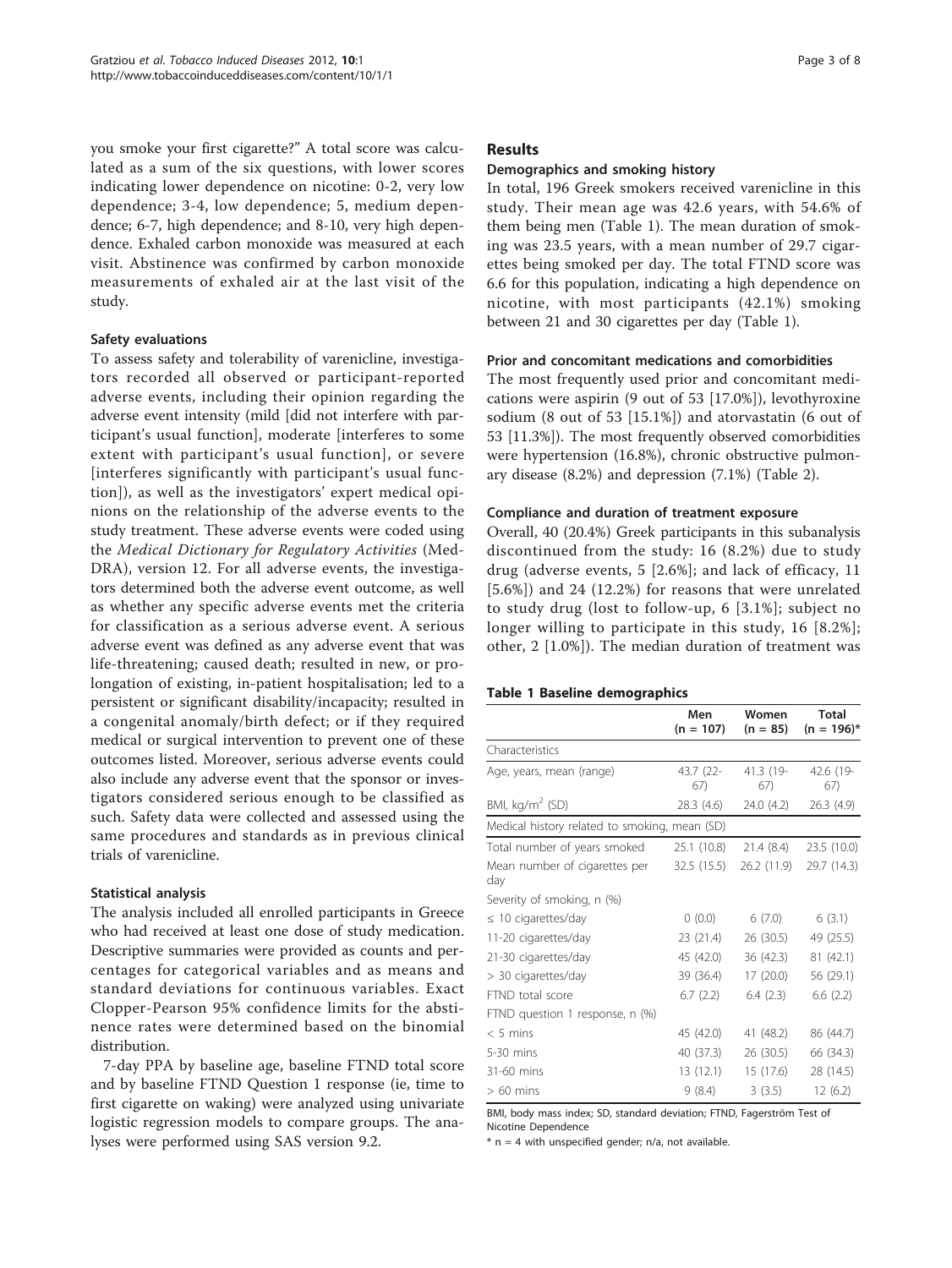<span id="page-3-0"></span>

| Table 2 Comorbidities occurring in $\geq$ 2% of participants |  |  |
|--------------------------------------------------------------|--|--|
|--------------------------------------------------------------|--|--|

| Hypertension, n (%)                          | 33 (16.8) |
|----------------------------------------------|-----------|
| Chronic obstructive pulmonary disease, n (%) | 16(8.2)   |
| Depression, n (%)                            | 14(7.1)   |
| Diabetes mellitus, n (%)                     | 11(5.6)   |
| Hypothyroidism, n (%)                        | 8(4.1)    |
| Asthma, n (%)                                | 8(4.1)    |
| Epilepsy, n (%)                              | 6(3.1)    |
| Migraine, n (%)                              | 4(2.0)    |

84.0 days, with 39.7% of participants taking varenicline for 61-90 days.

#### **Outcomes**

By the end of the 12-week treatment period, 70.4% (95% confidence interval [C.I.] 64.0-76.7) of all participants had quit smoking (Figure 1). The rate of abstinence increased with better compliance. We considered as 'completers' those participants who had a good treatment compliance defined as taking study medication for 80% of the planned number of treatment days. A total of 119 of 138 (86.2%) smokers who were characterized as completers had quit smoking by Week 12 (Figure 1). Furthermore, abstinence increased significantly with increasing age (Figure 2).

When the relationship between successful smoking cessation and the FTND total score were investigated, it







was found that in participants with a total FTND score of > 7, 62.0% had successfully quit smoking at Week 12 (Figure 3). In participants with a lower dependence on nicotine (ie, an FTND score of  $\leq$  7), the quit rate was even higher (ie, 75.0%) (Figure 3). However, there was no statistically significant difference between these quit rates ( $p = 0.057$ ), therefore the FTND total score was not predictive of successful smoking cessation in this analysis although the results approached significance.

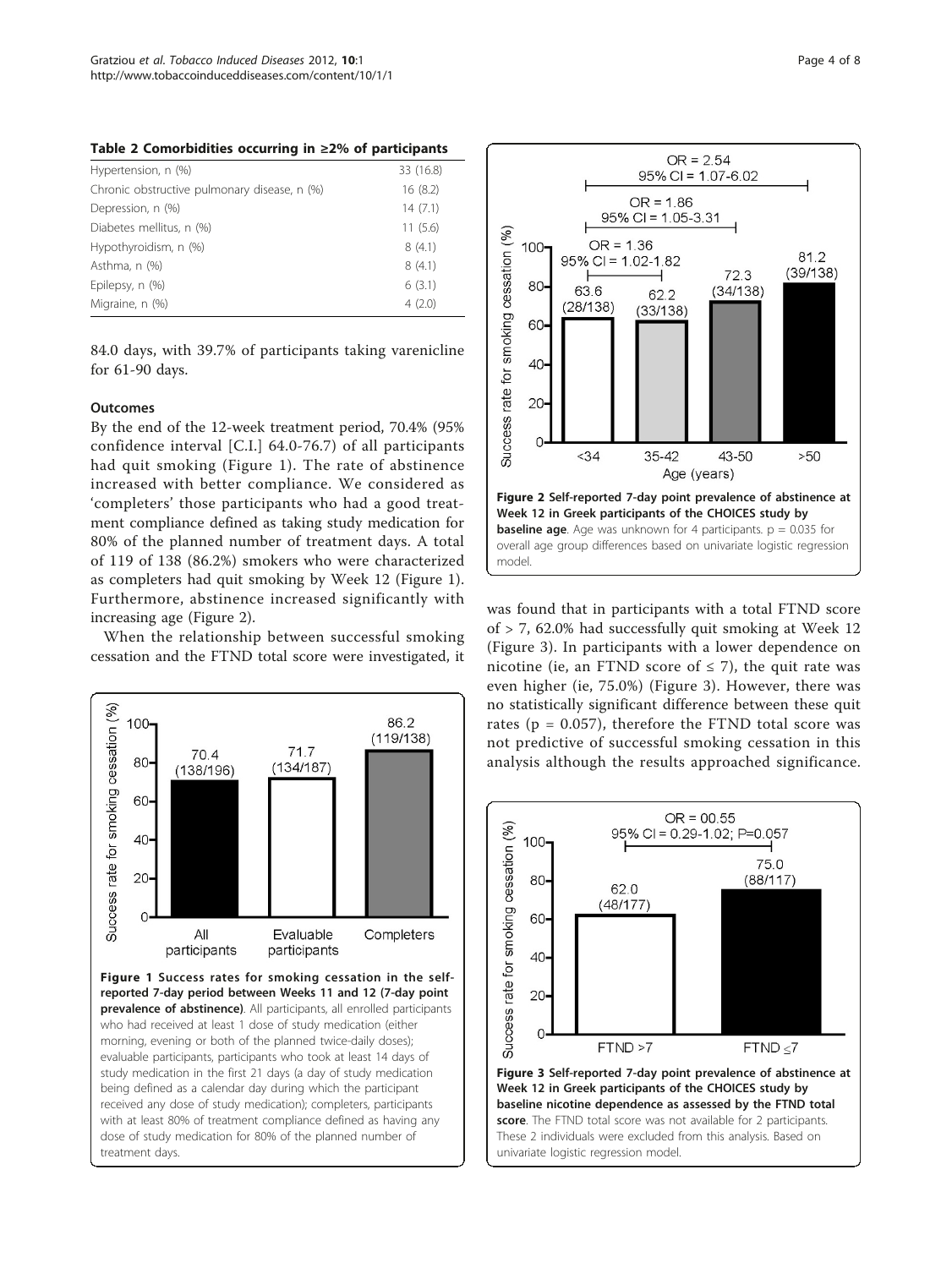Likewise, there was no statistically significant relationship between successful smoking cessation and the severity of smoking at baseline ( $p = 0.399$ ) and between abstinence and gender ( $p = 0.567$ ).

The relationship between successful smoking cessation and Question 1 of the FTND ("How soon after you wake up do you smoke your first cigarette?") was also investigated using logistic regression models. There was a trend, albeit not statistically significant, for decreased odds of success with decreasing time to the first cigarette within 60 minutes after waking up (Figure 4).

## Safety/tolerability

The most frequently observed treatment-emergent adverse events (all-causality) were nausea (13.3%), insomnia (4.6%) and upper abdominal pain (4.1%), mostly of mild to moderate intensity (Table [3](#page-5-0)). These adverse events are already listed in the SmPC [\[17](#page-6-0)]. The most frequent psychiatric disorders were insomnia (4.6%), abnormal dreams (3.6%) and nervousness (1.0%). These symptoms were controlled within 10 days in most of the participants. No serious adverse events were observed.

## **Discussion**

The findings of this subanalysis of CHOICES indicate that a high smoking abstinence was achieved in the Greek population of this study, despite participants' heavy dependence on nicotine. This study has shown that treatment with varenicline as provided by a smoking cessation clinic outside a clinical trial environment can be very effective as a smoking cessation treatment.



Overall, 70.4% of Greek participants successfully quit smoking at the end of a 12-week course of varenicline, as assessed by self-reported 7-day PPA as a measure of abstinence. Neither the total FTND score nor FTND Question 1 response (ie, time to first cigarette on waking) significantly predicted a successful 7-day PPA at Week 12. The most frequently observed adverse events were nausea (13.3%), insomnia (4.6%) and upper abdominal pain (4.1%), mostly of mild to moderate severity.

The efficacy and tolerability of varenicline has been shown in various placebo-controlled, double-blind, randomized clinical trials [\[11,12](#page-6-0)]. Stringent inclusion and exclusion criteria applied in these trials meant that participants with chronic comorbidities and medication were excluded. The value of observational studies, such as CHOICES, lies in the heterogeneity of participants who are enrolled, making the findings more representative of the general population. For example, in the analysis presented here, a high proportion of participants had a medical history of hypertension, chronic obstructive pulmonary disease or depression and had effective treatment for smoking cessation with varenicline. These findings support varenicline use in populations with these comorbidities. This has also been shown in double-blind clinical trials [[10](#page-6-0)].

In the main CHOICES study [[13](#page-6-0)] the 7-day PPA by Week 12 was 64.6% (95% C.I. 60.1-68.3), while 61.1% was reported for a subanalysis of the Belgian population enrolled in the CHOICES study[[19\]](#page-6-0). This compares with a 7-day PPA of 70.4% (95% C.I. 64.0-76.7) for the Greek population at Week 12 which is reported here. The higher rate of abstinence in our population may be due to a number of factors including differences between the Greek study centres versus the other countries in the CHOICES trial (Belgium, Hungary and Slovenia), such as, differences in behavioural support and/or reimbursement. Although these factors were not compared in the CHOICES trial and a further trial would be required in order to evaluate the impact of any differences on outcomes, it is important to note that in Greece this observational study was carried out in respiratory departments and smokers were treated and monitored by the same medical doctor throughout the trial. Doctors had received training in smoking cessation strategies and were voluntarily referred to the smoking cessation clinics, where behavioural support was provided. High abstinence rates have been previously reported in these clinics using other smoking cessation treatments, such as behavioural support, nicotine replacement products and bupropion SR, in Greek smokers [[20,21\]](#page-6-0).

It is also important to note that at the time the CHOICES study was conducted, there was no reimbursement policy for smoking cessation medications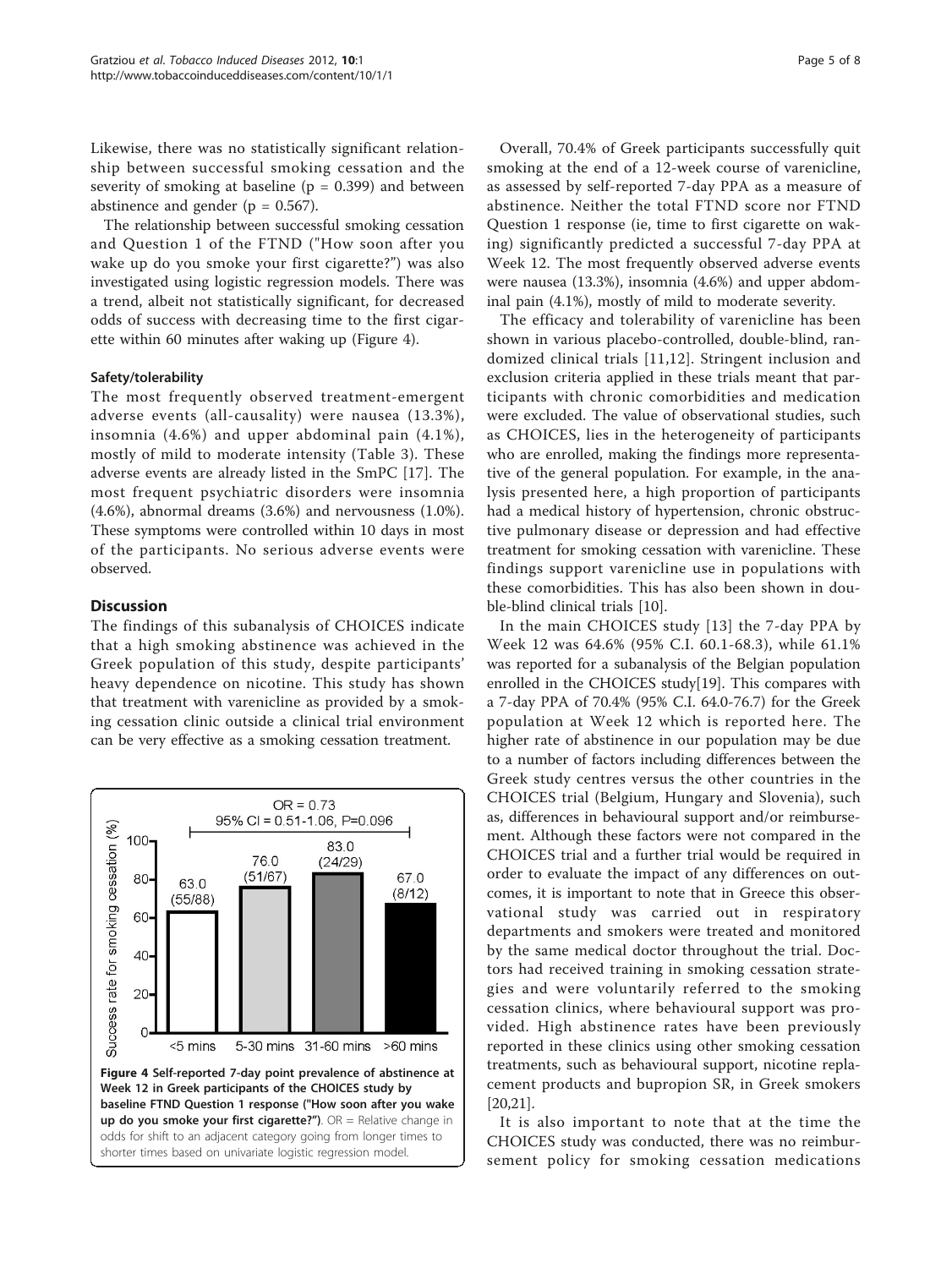|                           | Total population ( $N = 196$ ) |                               |                                   |                          |  |  |
|---------------------------|--------------------------------|-------------------------------|-----------------------------------|--------------------------|--|--|
|                           | <b>Total</b><br>n(%)           | <b>Mild Intensity</b><br>n(%) | <b>Moderate Intensity</b><br>n(%) | Severe Intensity<br>n(%) |  |  |
| Nausea                    | 26 (13.3)                      | 17(8.7)                       | 7(3.6)                            | 2(1.0)                   |  |  |
| Insomnia                  | 9(4.6)                         | 6(3.1)                        | 2(1.0)                            | 1(0.5)                   |  |  |
| Abdominal pain, upper     | 8(4.1)                         | 4(2.0)                        | 1(0.5)                            | 3(1.5)                   |  |  |
| Abnormal dreams           | 7(3.6)                         | 4(2.0)                        | 3(1.5)                            | 0(0.0)                   |  |  |
| Dry mouth                 | 4(2.0)                         | 3(1.5)                        | 1(0.5)                            | 0(0.0)                   |  |  |
| Constipation              | 3(1.5)                         | 0(0.0)                        | 2(1.0)                            | 1(0.5)                   |  |  |
| Nervousness               | 2(1.0)                         | 2(1.0)                        | 0(0.0)                            | 0(0.0)                   |  |  |
| Migraine                  | 2(1.0)                         | (0.5)                         | 1(0.5)                            | 0(0.0)                   |  |  |
| Somnolence                | 2(1.0)                         | 2(1.0)                        | 0(0.0)                            | 0(0.0)                   |  |  |
| Gastrointestinal disorder | 2(1.0)                         | 2(1.0)                        | 0(0.0)                            | 0(0.0)                   |  |  |

<span id="page-5-0"></span>Table 3 Incidence of treatment-emergent adverse events (all causality) in  $\geq 1$  participants by intensity

Vomiting 0 0 0.0) 2 (1.0) 2 (1.0) 2 (1.0) 0 (0.0) 0 (0.0) 0 (0.0)

(including varenicline) in Greece, although there are current proposals to partially reimburse Greek smokers for smoking cessation medications in the future.

One additional important finding of the study is the higher rate of abstinence with better compliance. We considered as completers those participants who had good treatment compliance, defined as taking study medication for 80% of the planned number of treatment days (more than 8 weeks). 86% of smokers who were completers had quit smoking by Week 12. This shows the greater effectiveness of varenicline treatment when it is taken for more than a month, and indicates that good compliance to treatment is important and that treatment for more than 8 weeks is associated with higher success rates. Close follow-up by specialized smoking cessation clinics increases the compliance to treatment and further the abstinence rates, as other published studies in Greek smokers have also reported [[20,21](#page-6-0)].

In the Belgian subanalysis of CHOICES, the FTND total score was not predictive of successful smoking cessation at Week 12 (P = 0.12; odds ratio [O.R.] 0.65 [95%] C.I. 0.38-1.11]), [[22\]](#page-7-0) similar to what is reported here for the Greek population ( $P = 0.057$ ; O.R. 0.55 [95% C.I. 0.29-1.02]). The latter was anticipated, as traditional measures of nicotine dependence, such as the FTND, are not consistently predictive of successful smoking cessation, as reported in the literature [\[23\]](#page-7-0).

Time to first cigarette on waking was predictive of the 7-day PPA at Week 12 in the Belgian subpopulation [[22](#page-7-0)]. Although there was a similar trend in the Greek subpopulation, this was not statistically significant (O.R. 0.73, 95% C.I. 0.51-1.06,  $P = 0.096$ ). This may be so because the majority of the Greek smokers in this study belong to the first two categories, lighting up their first cigarette within the first 30 minutes. In a previously published study in Greek smokers, multivariate regression analysis indicated that the time to first cigarette on

waking, and use of bupropion, independently predicted abstinence [[24\]](#page-7-0).

In a recent observational study based on records stored in The Health Improvement Network (THIN) database in the United Kingdom, the 7-day PPA 6 months after the initiation of varenicline therapy was 49.5%, based on self-reporting [[25](#page-7-0)]. A longer follow-up of the participants of the CHOICES study would be of interest and may give comparable results. A strong and positive message of this subanalysis of CHOICES is the high effectiveness of varenicline treatment in Greek smokers. Unfortunately, in Greece, the smoking ban laws are not implemented broadly in public places, and there has been no substantial media campaign supporting smoking bans [\[26](#page-7-0)].

## **Conclusions**

Despite the heavy smoking history of the Greek participants in CHOICES and negative public attitudes in Greece with regard to the indoor public smoking ban, 70% of Greek smokers successfully quit smoking after 12 weeks of varenicline therapy in this 'real-world' observational study, providing further support that varenicline is an effective smoking cessation medication. This suggests that abstinence is not related to the nicotine dependence or smoking history of a population. Personal motivation, intensive support and close followup by specialized smoking cessation clinics may increase patient compliance and abstinence rates. It should be noted that this subanalysis is only exploratory in nature, as the original CHOICES study was not powered to determine differences between subgroups. The longterm effectiveness of varenicline based on compliance and treatment duration and the relapse rate of Greek smokers would be interesting objectives of future studies. Thus, further studies with longer follow-up are warranted.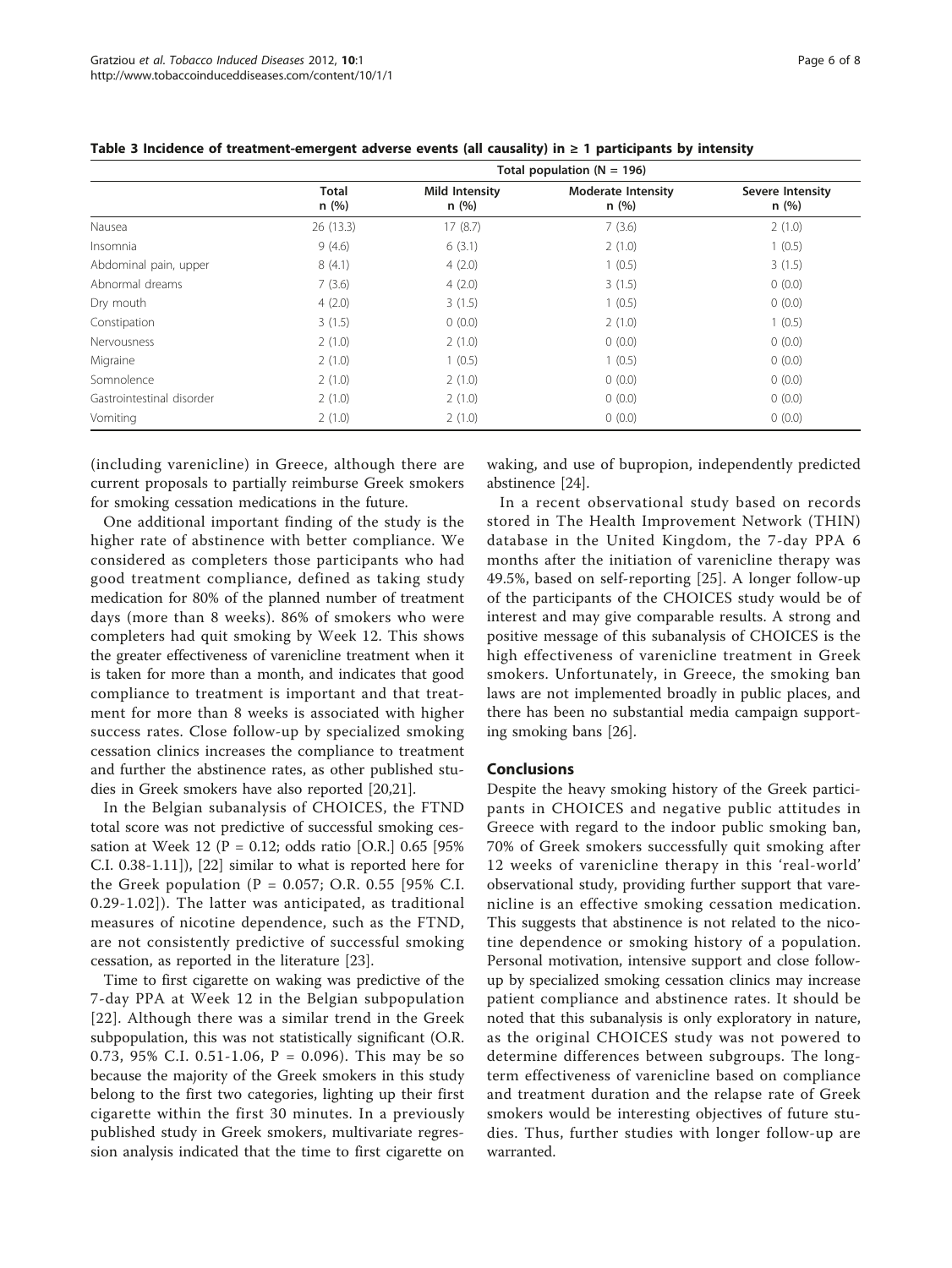## <span id="page-6-0"></span>Author information

CG is Associate Professor of Pulmonary and Critical Care Medicine at Athens University Medical School; Head of Asthma Centre and Smoking Cessation Centre at Evgenidio Hospital; and Coordinator of the Working Group on Smoking Cessation of the Hellenic Thoracic Society. KG is Professor of Respiratory Medicine at the University of Thessaly. PAP is Professor of Respirology at the Aristotle University of Thessaloniki and Director of Respiratory Failure Unit at the Aristotle University of Thessaloniki. GDS (PhD), is a Medical and Scientific Relations Manager at Pfizer Hellas A.E., Greece. MM (PhD), is a Biostatistician at Pfizer Inc., New York, USA. SR (MBBS, MRCA, BSc) is a Medical Director at Pfizer Ltd, UK.

#### List of abbreviations

CHOICES: CHampix Observational Investigation in the Cessation of Smoking study; CI: confidence interval; EU: European Union; FTND: Fagerström Test for Nicotine Dependence; MedDRA: Medical Dictionary for Regulatory Activities; NUI: Nicotine Use Inventory; OR: odds ratio; PPA: point prevalence of abstinence; SmPC: Summary of Product Characteristics.

#### Acknowledgements

The authors would like to thank the other Greek investigators who participated in the trial: Dimosthenis Bouros, University Hospital of Alexandroupolis, Alexandroupolis; Stavroula Bousmoukilia, General Hospital of Kavala, Kavala; Stavros Constantopoulos, University Hospital of Ioannina, Ioannina; Marianna Kakoura, Papageorgiou General Hospital, Thessaloniki; Ioanna Mitrouska, University Hospital Of Heraklion, Crete; Mihalis Patentalakis, Sismanoglio General Hospital, Athens; and Mihalis Toubis, Sotiria General Hospital, Athens.

This study was funded by Pfizer Ltd, United Kingdom. None of the authors received funding for the development of this manuscript. The study sponsor, Pfizer Ltd, was involved in the design of the study; in the collection, analysis, and interpretation of data; in the writing of the manuscript; and in the decision to submit the manuscript for publication.

Editorial support was provided by Fiona Nitsche, PhD and Abegale Templar, PhD, of UBC Scientific Solutions, and funded by Pfizer Ltd UK.

#### Author details

<sup>1</sup> Evgenidio Hospital, Medical School, University of Athens, Athens, Greece. <sup>2</sup> Pulmonary Department, Medical School, University of Thessaly, Thessaly, Greece. <sup>3</sup>Aristotle University of Thessaloniki, Thessaloniki, Greece. <sup>4</sup>Pfizer, Athens, Greece. <sup>5</sup>Pfizer Inc, New York, New York, USA. <sup>6</sup>Pfizer Ltd, Tadworth, Surrey, UK.

#### Authors' contributions

CG was involved in the acquisition, analysis and interpretation of data; and in drafting and critically revising the manuscript. KG was involved in study conception and design; in the acquisition, analysis and interpretation of data; and in drafting and critically revising the manuscript. PAP was involved in study conception and design; and in drafting and critically revising the manuscript. GS was involved in interpretation of data and in drafting and critically revising the manuscript. MM was involved in the acquisition, analysis and interpretation of data; and in drafting and critically revising the manuscript. SR was involved in study conception and design; in the acquisition, analysis and interpretation of data; and in drafting and critically revising the manuscript. All authors read and approved the final manuscript.

#### Competing interests

CG and PAP declare that they have no financial competing interests. KG declares a financial competing interest from the research committee of the University of Thessaly. GS, MM and RS declare financial competing interests

as employees of and stock holders of Pfizer, the study sponsor. No authors declare a non-financial competing interest.

#### Received: 1 September 2011 Accepted: 2 February 2012 Published: 2 February 2012

#### References

- The Gallup Organisation, Hungary upon the request of Directorate General Health and Consumers: Eurobarometer Survey on Tobacco - Analytical Report. Book Eurobarometer Survey on Tobacco - Analytical Report City; 2009.
- 2. Hughes JR, Keely J, Naud S: [Shape of the relapse curve and long-term](http://www.ncbi.nlm.nih.gov/pubmed/14678060?dopt=Abstract) [abstinence among untreated smokers.](http://www.ncbi.nlm.nih.gov/pubmed/14678060?dopt=Abstract) Addiction 2004, 99:29-38.
- 3. Fiore MC: [US public health service clinical practice guideline: treating](http://www.ncbi.nlm.nih.gov/pubmed/11054899?dopt=Abstract) [tobacco use and dependence.](http://www.ncbi.nlm.nih.gov/pubmed/11054899?dopt=Abstract) Respir Care 2000, 45:1200-1262.
- 4. Cahill K, Stead LF, Lancaster T: [Nicotine receptor partial agonists for](http://www.ncbi.nlm.nih.gov/pubmed/21154363?dopt=Abstract) [smoking cessation.](http://www.ncbi.nlm.nih.gov/pubmed/21154363?dopt=Abstract) Cochrane Database Syst Rev 2010, 12:CD006103.
- 5. Nides M, Oncken C, Gonzales D, Rennard S, Watsky EJ, Anziano R, Reeves KR: [Smoking cessation with varenicline, a selective alpha4beta2](http://www.ncbi.nlm.nih.gov/pubmed/16908788?dopt=Abstract) [nicotinic receptor partial agonist: results from a 7-week, randomized,](http://www.ncbi.nlm.nih.gov/pubmed/16908788?dopt=Abstract) [placebo- and bupropion-controlled trial with 1-year follow-up.](http://www.ncbi.nlm.nih.gov/pubmed/16908788?dopt=Abstract) Arch Intern Med 2006, 166:1561-1568.
- 6. Niaura R, Hays JT, Jorenby DE, Leone FT, Pappas JE, Reeves KR, Williams KE, Billing CB Jr: [The efficacy and safety of varenicline for smoking cessation](http://www.ncbi.nlm.nih.gov/pubmed/18513462?dopt=Abstract) [using a flexible dosing strategy in adult smokers: a randomized](http://www.ncbi.nlm.nih.gov/pubmed/18513462?dopt=Abstract) [controlled trial.](http://www.ncbi.nlm.nih.gov/pubmed/18513462?dopt=Abstract) Curr Med Res Opin 2008, 24:1931-1941.
- 7. Jorenby DE, Hays JT, Rigotti NA, Azoulay S, Watsky EJ, Williams KE, Billing CB, Gong J, Reeves KR: [Efficacy of varenicline, an alpha4beta2](http://www.ncbi.nlm.nih.gov/pubmed/16820547?dopt=Abstract) [nicotinic acetylcholine receptor partial agonist, vs placebo or sustained](http://www.ncbi.nlm.nih.gov/pubmed/16820547?dopt=Abstract)[release bupropion for smoking cessation: a randomized controlled trial.](http://www.ncbi.nlm.nih.gov/pubmed/16820547?dopt=Abstract) JAMA 2006, 296:56-63.
- 8. Wang C, Xiao D, Chan KP, Pothirat C, Garza D, Davies S: [Varenicline for](http://www.ncbi.nlm.nih.gov/pubmed/19192221?dopt=Abstract) [smoking cessation: a placebo-controlled, randomized study.](http://www.ncbi.nlm.nih.gov/pubmed/19192221?dopt=Abstract) Respirology 2009, 14:384-392.
- 9. Faessel H, Ravva P, Williams K: [Pharmacokinetics, safety, and tolerability of](http://www.ncbi.nlm.nih.gov/pubmed/19243716?dopt=Abstract) [varenicline in healthy adolescent smokers: a multicenter, randomized,](http://www.ncbi.nlm.nih.gov/pubmed/19243716?dopt=Abstract) [double-blind, placebo-controlled, parallel-group study.](http://www.ncbi.nlm.nih.gov/pubmed/19243716?dopt=Abstract) Clin Ther 2009, 31:177-189.
- 10. Rigotti NA, Pipe AL, Benowitz NL, Arteaga C, Garza D, Tonstad S: [Efficacy](http://www.ncbi.nlm.nih.gov/pubmed/20048210?dopt=Abstract) [and safety of varenicline for smoking cessation in patients with](http://www.ncbi.nlm.nih.gov/pubmed/20048210?dopt=Abstract) [cardiovascular disease: a randomized trial.](http://www.ncbi.nlm.nih.gov/pubmed/20048210?dopt=Abstract) Circulation 2010, 121:221-229.
- 11. Eisenberg MJ, Filion KB, Yavin D, Bélisle P, Mottillo S, Joseph L, Gervais A, O'Loughlin J, Paradis G, Rinfret S, Pilote L: [Pharmacotherapies for smoking](http://www.ncbi.nlm.nih.gov/pubmed/18625984?dopt=Abstract) [cessation: a meta-analysis of randomized controlled trials.](http://www.ncbi.nlm.nih.gov/pubmed/18625984?dopt=Abstract) CMAJ 2008, 179:135-144.
- 12. Tonstad S, Davies S, Flammer M, Russ C, Hughes J: [Psychiatric adverse](http://www.ncbi.nlm.nih.gov/pubmed/20297861?dopt=Abstract) [events in randomized, double-blind, placebo-controlled clinical trials of](http://www.ncbi.nlm.nih.gov/pubmed/20297861?dopt=Abstract) [varenicline: a pooled analysis.](http://www.ncbi.nlm.nih.gov/pubmed/20297861?dopt=Abstract) Drug Saf 2010, 33:289-301.
- 13. Boudrez H, Gratziou C, Messig M, Metcalfe M: [Effectiveness of varenicline](http://www.ncbi.nlm.nih.gov/pubmed/21294601?dopt=Abstract) [as an aid to smoking cessation: Results of an inter-European](http://www.ncbi.nlm.nih.gov/pubmed/21294601?dopt=Abstract) [observational study.](http://www.ncbi.nlm.nih.gov/pubmed/21294601?dopt=Abstract) Curr Med Res Opin 2011, 27:769-775.
- 14. Vardavas CI, Kafatos AG: [Smoking policy and prevalence in Greece: an](http://www.ncbi.nlm.nih.gov/pubmed/17065175?dopt=Abstract) [overview.](http://www.ncbi.nlm.nih.gov/pubmed/17065175?dopt=Abstract) Eur J Public Health 2007, 17:211-213.
- 15. Reuters: Greece to ban smoking in all indoor public places. Book Greece to ban smoking in all indoor public places City; 2010.
- 16. No Smoke Greece [Website in Greek]. [\[http://www.nosmoke.gr/](http://www.nosmoke.gr/smokingandconsequences/smokingconditions.html) [smokingandconsequences/smokingconditions.html\]](http://www.nosmoke.gr/smokingandconsequences/smokingconditions.html).
- 17. Pfizer Ltd: Summary of Product Characteristics (Champix). Book Summary of Product Characteristics (Champix) City.
- 18. Fagerstrom KO, Schneider NG: [Measuring nicotine dependence: a review](http://www.ncbi.nlm.nih.gov/pubmed/2668531?dopt=Abstract) [of the Fagerstrom Tolerance Questionnaire.](http://www.ncbi.nlm.nih.gov/pubmed/2668531?dopt=Abstract) J Behav Med 1989, 12:159-182.
- 19. Boudrez H, Hoengenaert J, Nackaerts K, Messig M, Metcalfe M: Predictors of quit success in Belgian participants of a varenicline observational study. Poster presented at the 12th Annual European Conference of the Society for Research on Nicotine and Tobacco; Bath, UK; Sept 06-09 2010.
- 20. Rovina N, Nikoloutsou I, Dima E, Michailidou M, Roussos C, Gratziou C: [Smoking cessation treatment in a real-life setting: the Greek experience.](http://www.ncbi.nlm.nih.gov/pubmed/19124351?dopt=Abstract) Ther Adv Respir Dis 2007, 1:93-104.
- 21. Rovina N, Nikoloutsou I, Katsani G, Dima E, Fransis K, Roussos C, Gratziou C: [Effectiveness of pharmacotherapy and behavioral interventions for](http://www.ncbi.nlm.nih.gov/pubmed/19934280?dopt=Abstract)